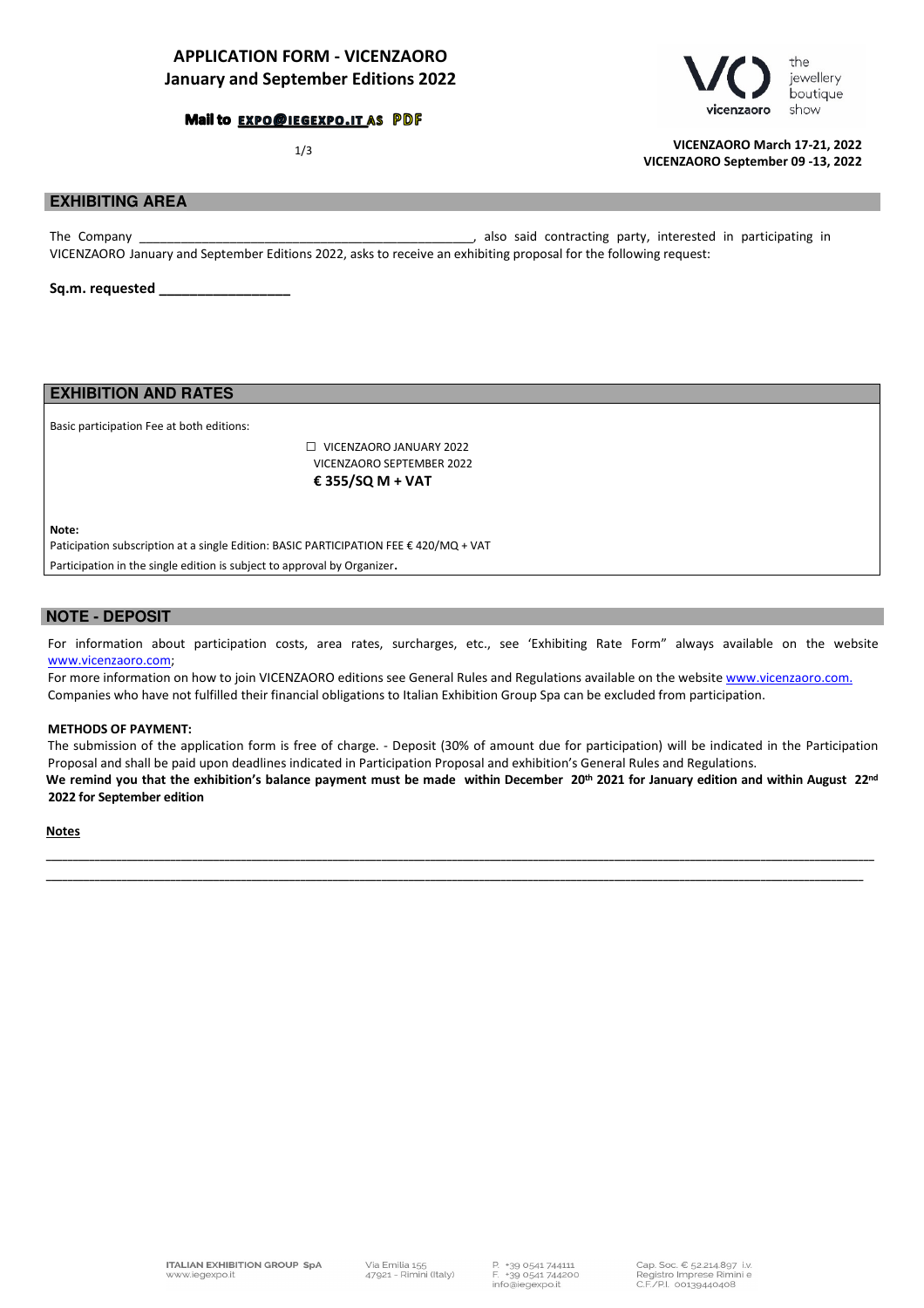### Mail to EXPO@IEGEXPO.IT AS PDF

2/3



 VICENZAORO March 17-21, 2022 VICENZAORO September 09 -13, 2022

## **APPLICATION FORM SIGNATURE**

The company \_\_\_\_\_\_\_\_\_\_\_\_\_\_\_\_\_\_\_\_\_\_\_\_\_\_\_\_\_\_\_\_\_\_\_\_\_\_\_\_\_\_\_\_\_\_\_\_\_\_\_\_\_\_\_\_\_\_\_\_\_\_\_\_\_\_\_\_\_\_\_\_\_, application form holder, having read the General Rules & Regulations, and Technical Rules here attached and always available on website www.vicenzaoro.com, (ref. code RGI\_VOJ22 e RGI\_VOS22) as well as having read the Addendum COVID-19 (at the Regulation link) which it accepts in their entirety by undersigning this form, requests to value an exhibiting proposal in the next editions of VICENZAORO 2022.



\_\_\_\_\_\_\_\_\_\_\_\_\_ \_\_\_\_\_\_\_\_\_\_\_\_\_\_\_\_\_\_\_\_\_\_\_\_\_\_\_\_\_\_\_\_\_\_\_\_\_\_\_\_\_\_\_\_\_\_\_\_\_\_ Date Stamp and signature of legal representative

As specific approval of the GENERAL RULES AND REGULATIONS clauses and TECHNICAL RULES AND REGULATIONS indicated below:

According to and by effect of art. 1341 of Italian Civil Code, the undersigned approves the General Rules and Regulations of Participation and the Technical Rules and Regulations printed overleaf at numbers:

#### GENERAL RULES & REGULATIONS OF PARTICIPATION

Chapter I art. 2 (participation methods), art. 3 (exclusion from the exhibition or non-provision of services), art. 4 point 4.2 (stand allocation), point 4.3 (modification - reduction replacement of space), art. 5 (transfer- revocation - reduction - withdrawal - non participation);

Chapter II art.1 points 1.3.3 and 1.3.4 (mandatary declarations), art. 2 (Rates and compulsory exhibiting formulas), art. 3 (terms and method of payment), art. 4 (Official Catalogue and Pocket guide map), art. 5 (exhibition cancellation - suspension), art. 8 (exhibition hours, modification of duration, opening and closing date and daily opening hours), art. 10 (advertising, flyers, leafleting), art. 11 (retailing), art. 12 point 12.2 (business meetings), art. 13 (food and beverage distribution).

Chapter III art. 1 (damage-insurance), art. 2 (industrial and intellectual property rights), art. 5 (supplementary rules, modifications and compliance to General Rules and Regulations), art. 6 (photographic and video reproductions), art. 7 (acceptance of General Rules and Regulations, official language and competent Court) art. 8 (legislative decree 231/2001, code of ethics and termination)

Chapter IV art. 4 (guarantees, liability, force majeure, third party sites), art. 5 (link to third party sites), art. 6 (responsibility of the participant), art. 8 (multimedia materials disclaimer in accordance with law).

#### TECHNICAL REGULATION Vicenza

Number 3 and sub articles, 4, 4.1 and sub articles, articles 5.1, 5.2, 5.3, 5.4, 5.5, 5.6, 5.7, 5.9, 5.10, 5.11, 5.12, 5.13, 5.14) (stand designs and their approval), Number 1.1 (Stand responsibility), 1.4 (Access and equipment), 1.5 (Verification and controls),, Number 2.1 , 2.2, 2.3 and sub-articles, 2.5 (access to the exhibition center), Number 4.2 (stand removal), Number 1.6 (suppliers and provision of services), Number 4.1, 5.7 (damage) Number 6.1, 6.2, 9, 9.1 and sub-articles ( safety rules - fire prevention - system), Number 7 and sub-articles (safety at work), Number 4.3 (safety during the event - surveillance - disclaimer), Number 5.8 (smoking ban), Number 11 (Insurance), Number 12.3 (machinery liability and their use ), Number 12.4 (food and drinks), Number 12.5 (noise emissions), Number 12.7 (stand cleaning) Number 4.4 and sub-articles (waste disposal and food surplus)

| MANDATORY |                                             |
|-----------|---------------------------------------------|
| Data      | Stamp and signature of legal representative |

The Participant confirms that at the time of accessing the IEG facilities and / or the exhibitions / events of interest: he has not tested positive for the COVID-19 virus and he has observed all the necessary and mandatory measures as provided on the site of the Ministry of Health and, if a foreigner, confirms that it has complied with all the protocols and safety measures as required by the legislation, depending on the country of origin, as well as consulted the website of the Ministry of Foreign Affairs in advance, furthermore declaring to have complied with all the required procedures, all mandatory health checks and all protocols required.

> **MANDATORY** \_\_\_\_\_\_\_\_\_\_\_\_\_ \_\_\_\_\_\_\_\_\_\_\_\_\_\_\_\_\_\_\_\_\_\_\_\_\_\_\_\_\_\_\_\_\_\_\_\_\_\_\_\_\_\_\_\_\_\_\_\_\_\_ Data Stamp and signature of legal representative

## **INFORMATION FOR THE PROCESSING OF PERSONAL DATA AND COVID-19**

Having read the privacy information as well as the special COVID-19 information at the following link https://my.iegexpo.it/upload ist/Privacy\_ENG.pdf, I declare the following regarding the processing of data for autonomous purposes of direct marketing by third party partners of IEG. (purpose 5 of the personal data processing information)

 $\Box$  I give my consent  $\Box$  I deny my consent

**ITALIAN EXHIBITION GROUP SpA** www.jeaexpo.jt